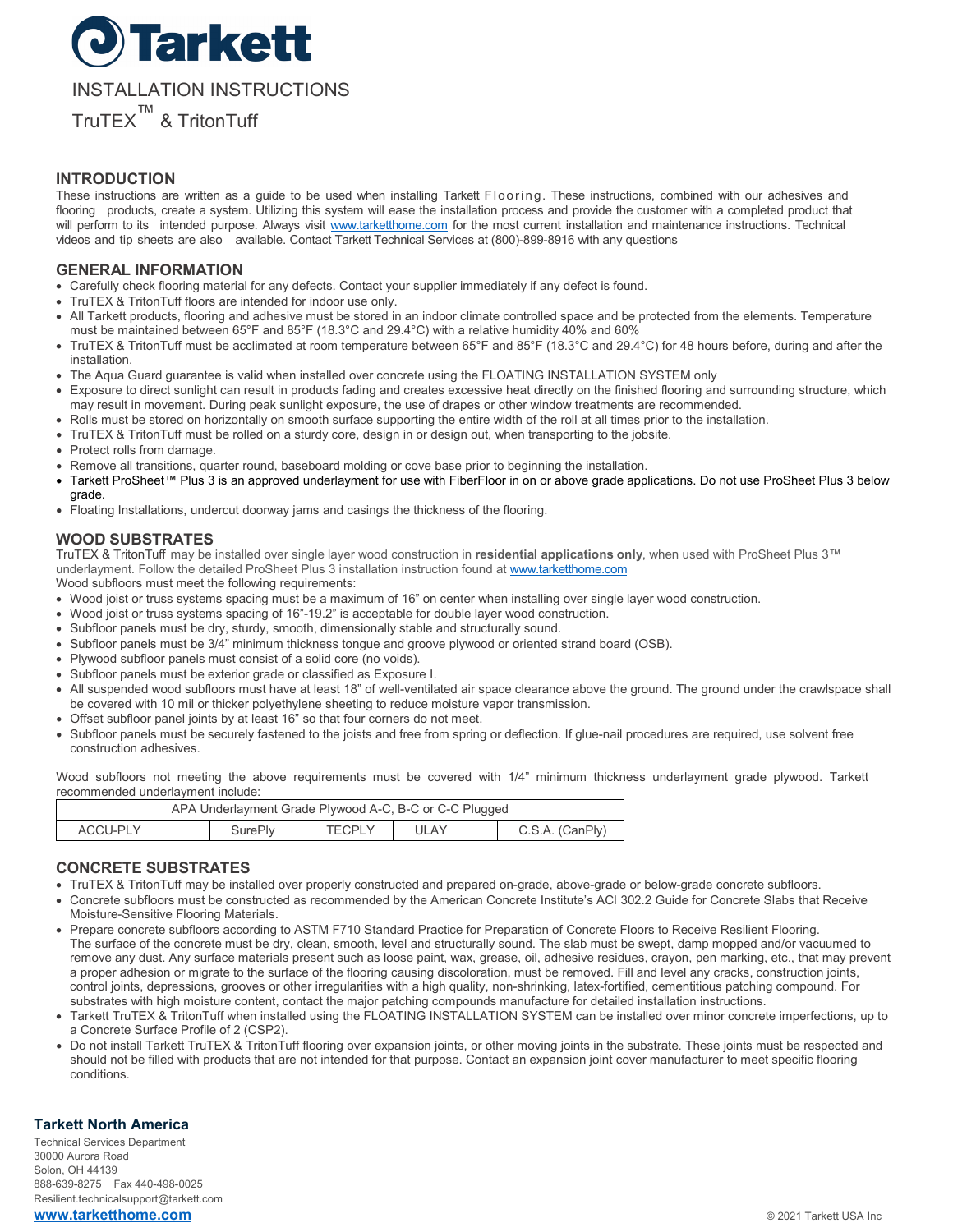

- Moisture testing of concrete subfloors must be performed in accordance with ASTM F1869 Standard Test Method for Measuring Moisture Vapor Emission Rate of Concrete Subfloor Using Anhydrous Calcium Chloride and ASTM F2170 Standard Test Method for Determining Relative Humidity in Concrete Floor Slabs Using in situ Probes. When installing TruTEX & TritonTuff using the FLOATING INSTALLATION SYSTEM do not install if the values are greater than 5 lbs. /1000 ft²/24hrs per ASTM F1869 or 85 %RH per ASTM 2170. When installing TruTEX & TritonTuff using the FULL SPREAD-PERMANENT or RELEASABLE APPLICATION refer to the moisture limitations on the Q Bond One or 959 Vinyl and Plank adhesive pail label. If the tests results exceed the limitations, the installation must not proceed until the problem has been corrected.
	- Tarkett does not recommend or warrant any particular product or procedure for the remediation of high moisture in concrete substrates. Several companies manufacture products suitable for moisture remediation. We suggest you refer to the current ASTM F 710 Standard Practice for Preparing Concrete Floors to Receive Resilient Flooring and ASTM F 3010 Standard Practice for Two Component Resin Based Membrane-Forming Moisture Mitigation Systems for Use Under Resilient Flooring Systems.
	- pH testing of concrete subfloors must be performed in accordance with ASTM F710 Standard Practice for Preparing Concrete Floors to receive Resilient Flooring. When installing TruTEX & TritonTuff using the FLOATING INSTALLATION SYSTEM the concrete surface pH should be between 7-9. When installing TruTEX & TritonTuff using the FULL SPREAD-PERMANENT refer to the substrate pH limitations on the Q Bond One or 959 Vinyl and Plank adhesive pail label.

## **ADDITIONAL SUBFLOOR GUIDELINES**

- Many installations over existing floors produce satisfactory results. However, their success is dependent upon the condition of the existing floor covering. Installing over existing flooring increases the possibility of indentations and telegraphing of the old floor. Note: The final decision to cover an existing floor with new flooring rests with the flooring contractor and/or installer. Tarkett will not accept responsibility for floor failures where the condition, type or improper preparation of the existing floor is the cause for the failure. When installing TruTEX & TritonTuff over an existing flooring follow the recommended guidelines below.
	- Ceramic, Porcelain and Natural Stone tiles must be smooth, even and well bonded with a grout line depth less than 1/16" (.625). If grout joint depth exceeds the maximum allowable depth, fill with Portland based patching compound following manufacturer's guidelines. Installing TruTEX & TritonTuff over existing Ceramic, Porcelain and Natural Stone tiles is only recommended when using the floating installation method. If a glue-down installation method is desired contact Tarkett Technical Services.
	- Resilient Vinyl floors must be smooth, even, non-cushioned and well bonded to the substrate.
	- Strip Wood Hard Wood Floors must be smooth, even, flat, with a maximum gap width between boards of 1/16" (.625). Installing TruTEX & TritonTuff over Strip Wood Floors is only recommended when using the floating installation method.
- Heated flooring systems must be installed 2'' below the concrete subfloor and the operating temperature must not exceed 85ºF (29.4ºC). During installation, lower the radiant heated floor temperature to a minimum 65º F (18.3º C). This temperature should be maintained for at least 24 hours before, during and 48 hours after completion of the installation. Gradually increase the temperature in increments of 5°F every 24 hours but do not exceed 85°F (29.4°C).
- Residual adhesives should be mechanically removed. Do not use chemical adhesive removers or solvents. Always follow RFCI's Recommended Work Practices for Removal of Resilient Floorcoverings. Caution: Some resilient flooring products and adhesives contain "asbestos fibers" and special handling of this material is required.
- Refer to ASTM F2419 Standard Practice for Installation of Thick Poured Gypsum Concrete Underlayments and Preparation of the Surface to Receive Resilient Flooring for guidelines when pouring gypsum underlayments or preparing for use as an underlayment under Tarkett products. Follow the Gypsum Underlayment manufacturer's recommendations for proper application and preparation.

### **SUBSTRATE PREPARATION**

- All substrates must be dry, clean, structurally sound, smooth and free from all existing adhesive residues.
- The substrate must be flat within 1/8" in 8' (3.17mm in 2.4m).
- Fill and level concrete cracks, construction joints, control joints, depressions, grooves and other irregularities. Use a latex fortified, cementitious patching compound and follow the manufactures recommendation for preparing.
- Sweep and vacuum or damp mop substrate to remove all dust and debris. • DO NOT SAND, DRY SWEEP, DRY SCRAPE, DRILL, SAW, BEADBLAST OR MECHANICALLY CHIP OR PULVERIZE EXISTING RESILIENT
- FLOORING, BACKING, LINING FELT OR ASPHALTIC "CUT-BACK" ADHESIVE OR OTHER ADHESIVE.
- These products may contain either asbestos fibers or crystalline silica. Avoid creating dust. Inhalation of such dust is a cancer and respiratory tract hazard. Smoking by individuals exposed to asbestos fibers greatly increases the risk of serious bodily harm. Unless positively certain that the product is a non-asbestos containing material, you must presume it contains asbestos. Regulations may require that the material be tested to determine asbestos content. Various federal, state and local government agencies have regulations governing the removal of in-place asbestos containing material. If you contemplate the removal of a resilient floor covering structure that contains (or is presumed to contain) asbestos, you must review and comply with all applicable regulations. Refer to the current edition of the Resilient Floor Covering Institute (RFCI) "Recommended Work Practices for Removal of Resilient Floor Coverings" for detailed information and instructions for removal of resilient floor coverings
- "Refer to the Resilient Floor Covering Institute (RFCI), Recommended Work Practices for Removal of Existing Resilient Flooring for best work practices" located on RFCI's website at [www.rfci.com](http://www.rfci.com/)
- Prior to removing, an existing floor follow the RFCI Recommended Work Practices for Removal of Resilient Floor Coverings (unless state or local law requires other measures). If there are visible indications of mold or mildew or the presence of a strong musty odor in the area where resilient flooring is to be removed or installed, the source of the problem should be identified and corrected before proceeding with the flooring work.
- The EPA mold guidelines are contained in two publications "A Brief Guide to Mold, Moisture and Your Home" (EPA 402-K-02-003) and "Mold Remediation in Schools and Commercial Buildings" (EPA 402-K-01-001). Appendix B of the "Mold Remediation in Schools and Commercial Buildings" publication describes potential health effects from exposure to mold, such as allergic and asthma reactions and irritation to eyes, skin, nose and throat. These publications can be located on EPA's Website a[t www.epa.gov/iaq/molds/](http://www.epa.gov/iaq/molds/)

### **Tarkett North America**

Technical Services Department 30000 Aurora Road Solon, OH 44139 888-639-8275 Fax 440-498-0025 Resilient.technicalsupport@tarkett.com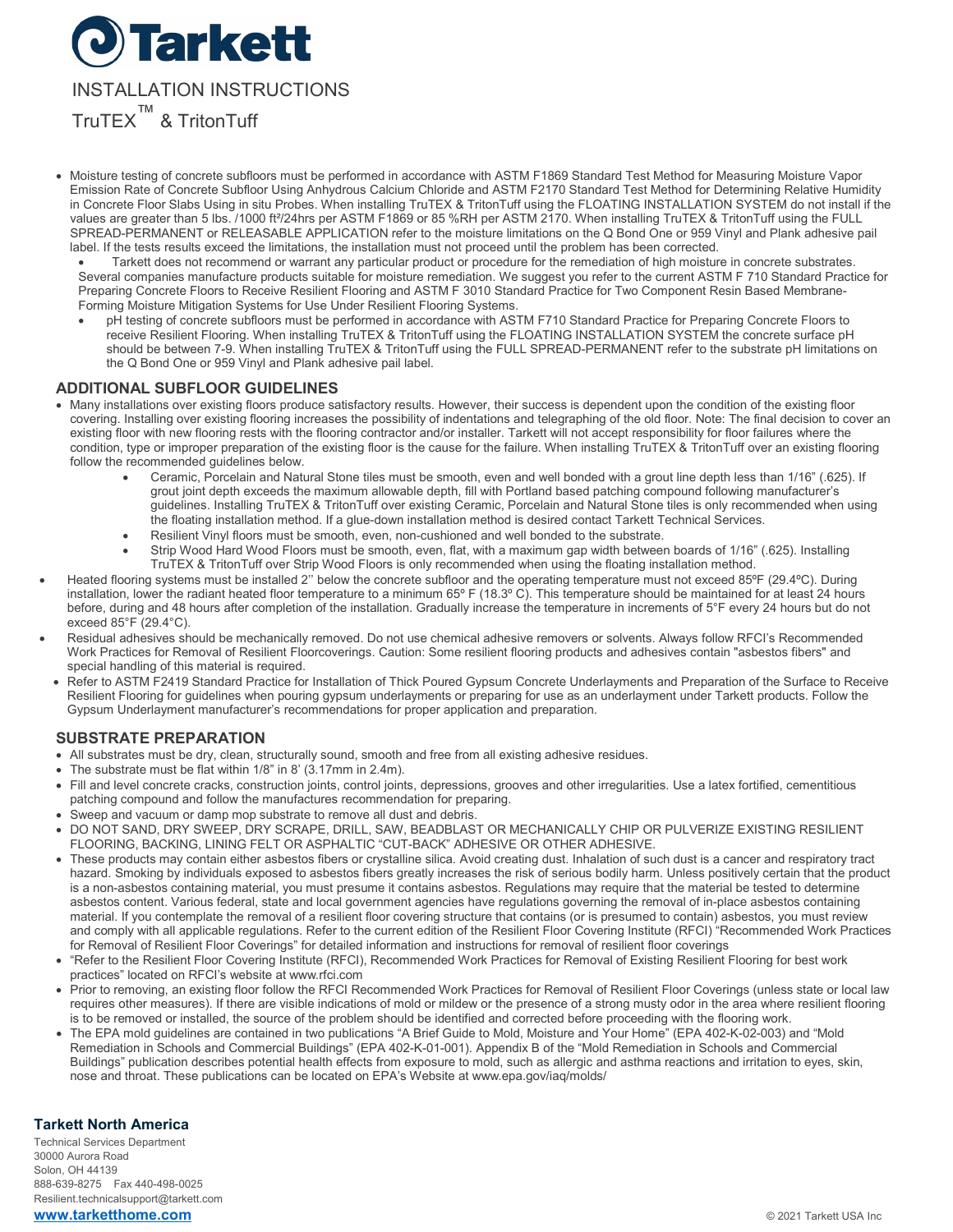

## **GETTING STARTED**

- TruTEX & TritonTuff floors may be installed using the floating or full spread, permanent or releasable installation method.
- Use Q-Bond One or 959 Vinyl Tile and Plank Adhesive using a 1/32"x1/16"x1/32" U notch trowel allowing the adhesive to reach a semi-wet state with adhesive transfer to the finger with a light touch. For the releasable method use Q Bond One only
- TruTEX & TritonTuff floors are intended for indoor use only.
- Do not install cabinets over TruTEX & TritonTuff if the FLOATING INSTALLATION SYSTEM is used.
- A minimum 1/4" (6.3mm) expansion space is required around all walls and vertical objects. Allow a 1/2" (12.7mm) expansion space for installations over wood substrates that may be effected by moisture or external temperature and humidity fluctuations (i.e. crawlspaces, mobile homes)
- If distortions are noticed in the flooring prior to installation, reverse roll the flooring on a core and allow it to remain for 15 minutes to remove the distortions.
- Inspect TruTEX & TritonTuff™ for visible defects and damage before and during installation. Do not install damaged material. Tarkett will not accept responsibility for claims on flooring installed with obvious defects. Contact your supplier immediately if a defect is found.

## **INSTALLATION**

## **FLOATING INSTALLATION SYSTEM**

- 1) Measure the room and precut the flooring allowing 3" extra material for trimming. a) Unroll the flooring and position in the room so the pattern is aligned squarely with walls.
	- b) Allow flooring to relax for 20 minutes. Material shall be lying completely flat before fitting.
	- c) undercut doorway jams and casings the thickness of the flooring
- 2) Using a sharp, sturdy utility knife, make relief cuts at inside and outside corners.
- 3) Trim the flooring around the edges of the room.
	- a) When fitting flooring, leave a 1/4" space between flooring and all verticals (i.e. walls, cabinets, pipes, etc.). Leave a 1/2" gap for floors installed over wood substrates that have a potential of being exposed to high moisture levels (i.e. crawl spaces, mobile homes)
- 4) When installing in a full bathroom, the flooring may be fit net against the bathtub or shower stall. Apply S 860 Seam Tape along the front of the tub or stall. Remove the release liner and fit the flooring against the tub or stall. The remaining walls and toilet flange must have the 1/4" space between the flooring. Apply a bead of silicone caulking in front of bathtub.
- 5) Slide flooring underneath the undercut door casings, maintain the  $\frac{1}{4}$ " expansion gap.









## **SEAMING – FLOATING INSTALLATION SYSTEM**

- 1) After first piece of flooring is positioned, cut second piece of flooring. Be sure to allow extra material for pattern match.
- 2) Overlap seam edges and obtain exact pattern match.
- 3) Place masking tape at seam overlap to prevent flooring from moving.
- 4) After second piece of flooring has been fit, remove masking tape from seam area. Mark the substrate along factory edge with a pencil. Realign the match and replace the masking tape.







## **Tarkett North America**

Technical Services Department 30000 Aurora Road Solon, OH 44139 888-639-8275 Fax 440-498-0025 Resilient.technicalsupport@tarkett.com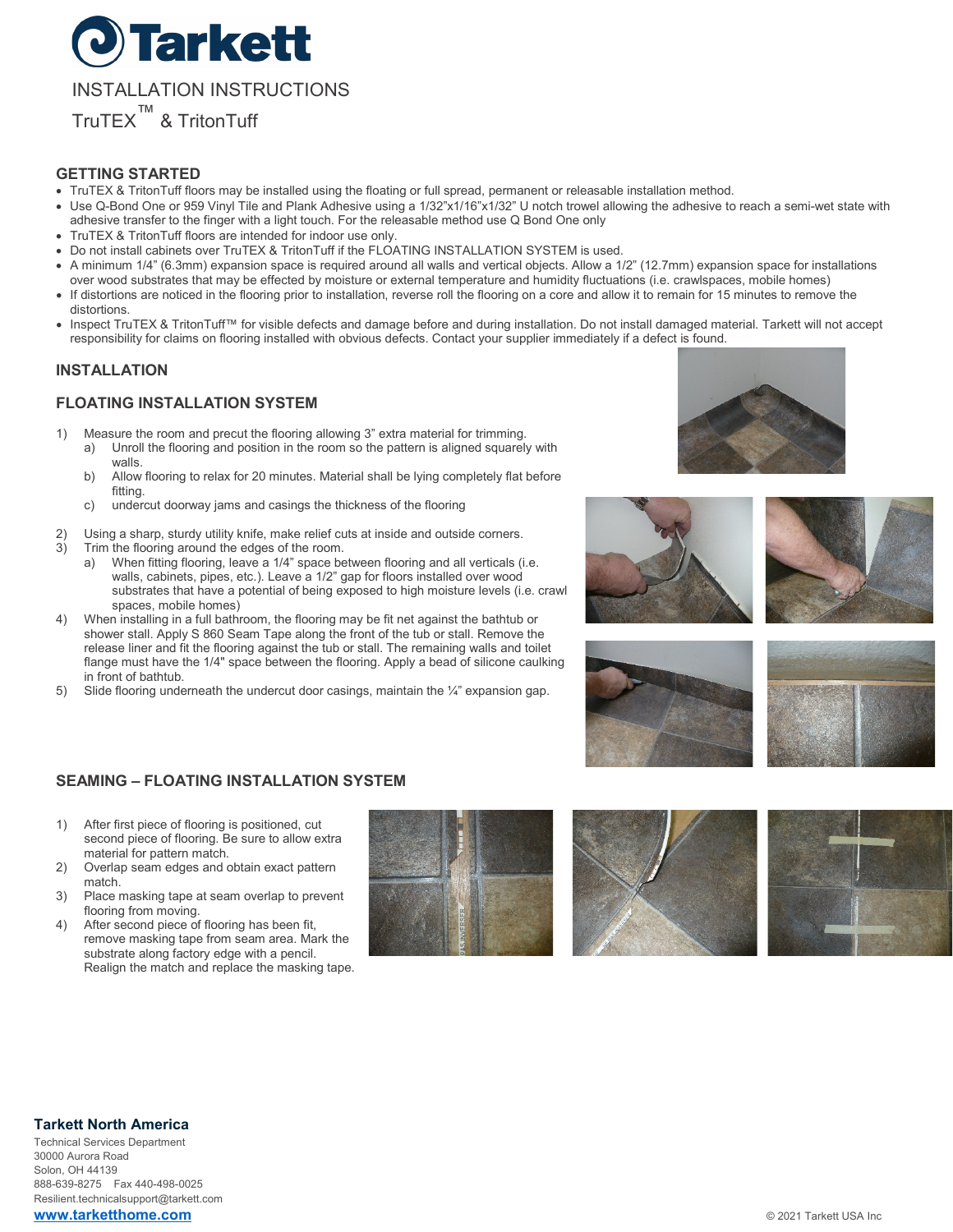

- 5) Lay a straight edge along center of seam overlap or grout line. Using the straight edge as a guide, cut through both sheets of flooring with a sharp, sturdy utility knife held to produce a vertical cut. Do not tilt knife blade. When installing over an existing floor, do not cut into the existing floor.
- 6) Lift top edge of flooring and carefully remove bottom salvage and the masking tape. Place S-875, floating seam tape, position the S-875 and remove the release liners, position flooring and roll seam area thoroughly.
- 7) Seal seams with Tarkett DT-65 Seam Sealer. Protect seam from traffic for a minimum of 8 hours.









# **FULL SPREAD - PERMANENT APPLICATION**

- Follow the procedures outlined under the **FLOATING** INSTALLATION SYSTEM above except TruTEX & TritonTuff™ can be cut net to vertical surfaces; do not cut too tight which may cause a compression fit.
- 2) Seams are double-cut prior to application of adhesive. Doublecut seam dry. Mark substrate along seam edge with pencil. Do not contaminate seam edge with the lead in the pencil. Fold or tube flooring back to expose entire seam area.
- 3) Apply Tarkett S-860 Seam Tape to the substrate, so that it is centered over pencil line.
- 4) Apply Q-Bond One or 959 Vinyl and Plank adhesive evenly over the exposed substrate and seam tape with a 1/32" deep x 1/16" wide x 1/32" apart notched trowel. Remove releaseliner from seam tape. Immediately place flooring into adhesive. Position seam and roll with a 75 lb. (34 kg) sectional floor roller.

# **SEAM SEALING**<br>1) All seams on Ta

- 1) All seams on Tarkett TruTEX & TritonTuff**™** must be chemically sealed. Detailed application instructions are in the DT-65 kit.
	- a) TARKETT DT-65 SEAM SEALER For use on all products with low gloss vinyl or urethane finish.
	- b) Seal seams with Tarkett DT-65 Seam Sealer. Protect seam from traffic for a minimum of 8 hours.



### **Tarkett North America**

Technical Services Department 30000 Aurora Road Solon, OH 44139 888-639-8275 Fax 440-498-0025 Resilient.technicalsupport@tarkett.com